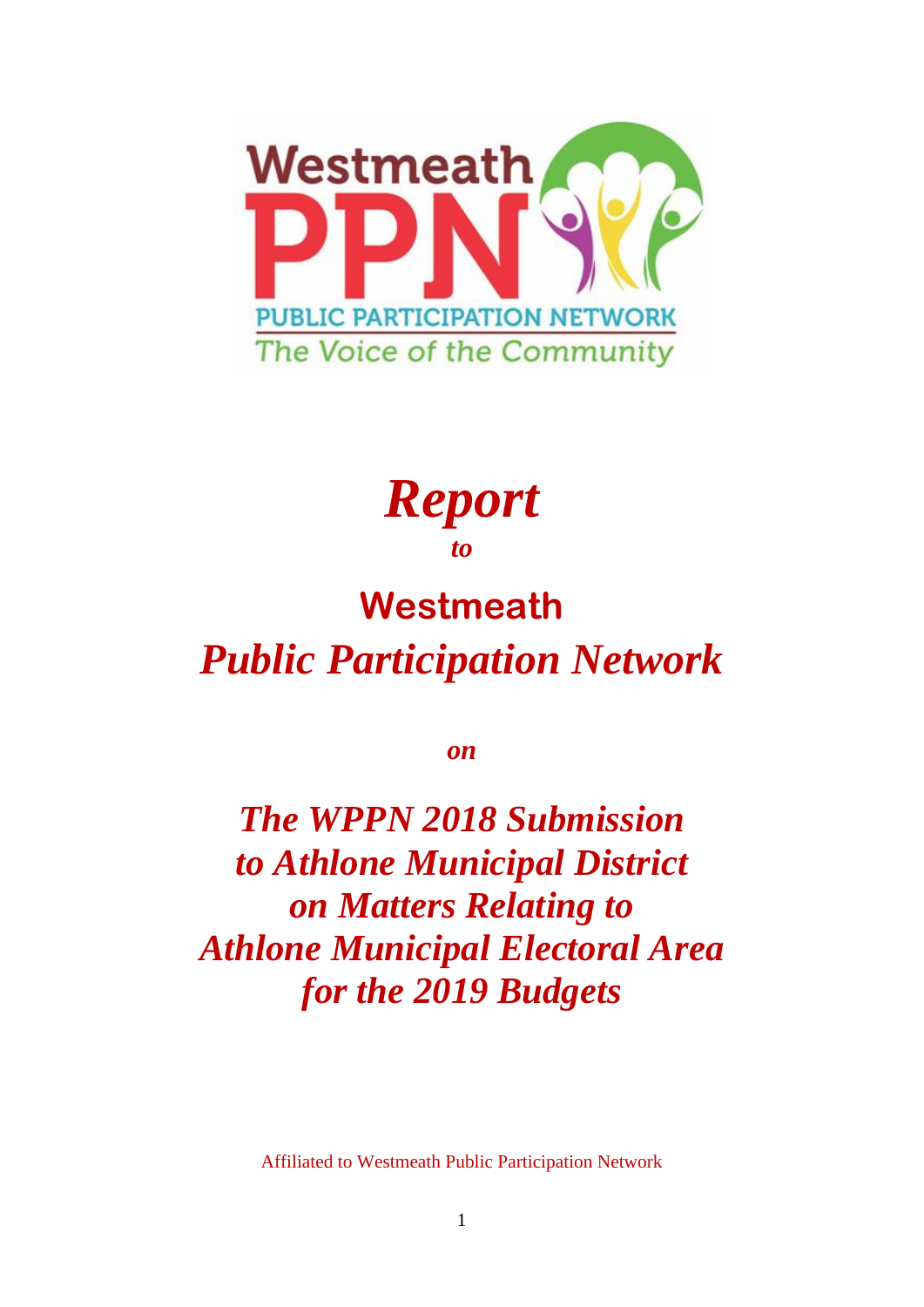

This is final report regarding local issues, identified by the members of **Athlone Municipal District PPN**  (AMD/PPN) on 30<sup>th</sup> Sept. 2018, for submission to the Athlone Municipal District of Westmeath County Council for considered in the budget allocation for 2019.

The Athlone Municipal PPN made their recommendations for this submission having considered the paper entitled, "*Interaction between the Area Committees of the Council and the Community and Voluntary Forum*". This paper received approval from the Corporate Policy Group and members of Westmeath County Council on 29<sup>th</sup> July 2002 and the policy document "*Westmeath Public Participation Network (PPN) Interaction with Municipal Districts*" adopted by Westmeath County Council July 2016.

This report reflects on the issues, divided into **6 Themes** as agreed by consensus by the Athlone Municipal PPN forum. Some of the issues highlighted had little or no financial implications and were more concerned with process, while other issues had financial implications. The Athlone Municipal District PPN Forum was aware that Westmeath County Council were under budgetary and resource constraints, however urged Athlone Municipal District and Council officials to support their submission as much as was possible.

Seventy-Two submissions were received by the AMD/PPN on behalf of its member groups. These 72 submissions were categorised into 6 main Themes as follows:

- **1. Environmental Concerns**
- **2. Road Safety**
- **3. Anti-Social Behaviour**
- **4. Public Lighting**
- **5. Social Supports**
- **6. Other**

Athlone Municipal PPN selected a deputation to meet with the Athlone Municipal District and to present the submissions document on behalf of PPN members. The deputation was as follows:

#### *Elected PPN Delegates*

*Hugh Farrell Keith Dowling Louise Slammon Jimmy Redmond Laura Brohan Marie Reddin Kathleen Grennan Linda Jo Quinn Michael Mulvey*

#### *Facilitators of PPN*

*Brigid Geoghegan, Westmeath PPN Resource Worker, Community Development Section, Westmeath County Council Annette Barr Jordan, Administrative Officer, Community Development Section, Westmeath County Council*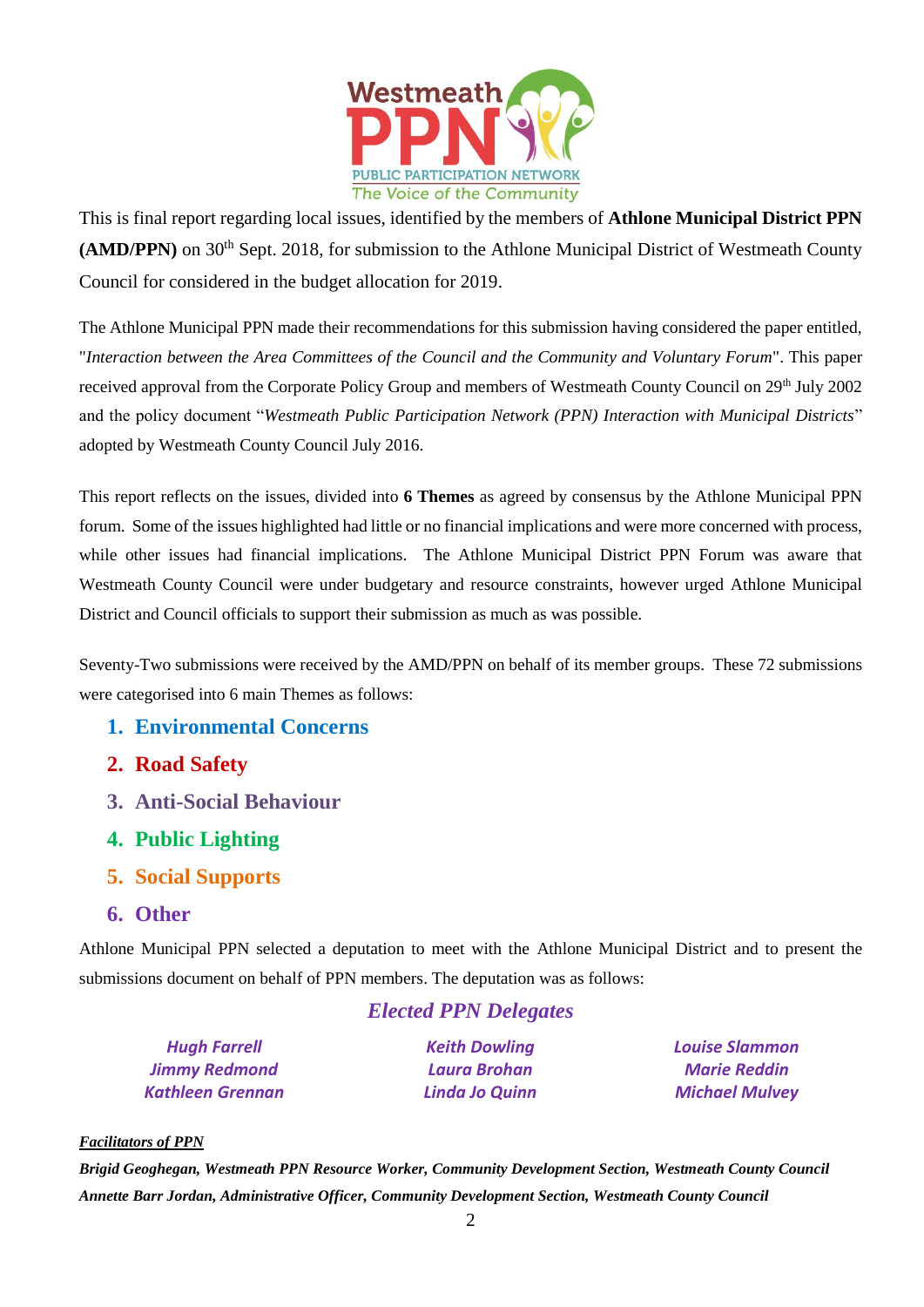#### **1. Breakdown of WPPN/AMD Submissions**

In total 21 Athlone Municipal District PPN Groups made 72 submissions (Illustrated below in Figure 1 & outlined in Appendix 1 & 2)



**Figure 1: 21 AMD/PPN groups made 72 Submissions to Athlone Municipal District September 2018 for 2019 Budget**

#### **2. Number of AMD/PPN Submissions under each Theme**

The following is a breakdown number of submissions under each theme

**1. Environmental Concerns 25 2. Road Safety 26 3. Anti-Social Behaviour 8 4. Public Lighting 5 5. Social Supports 6 6. Other 2**



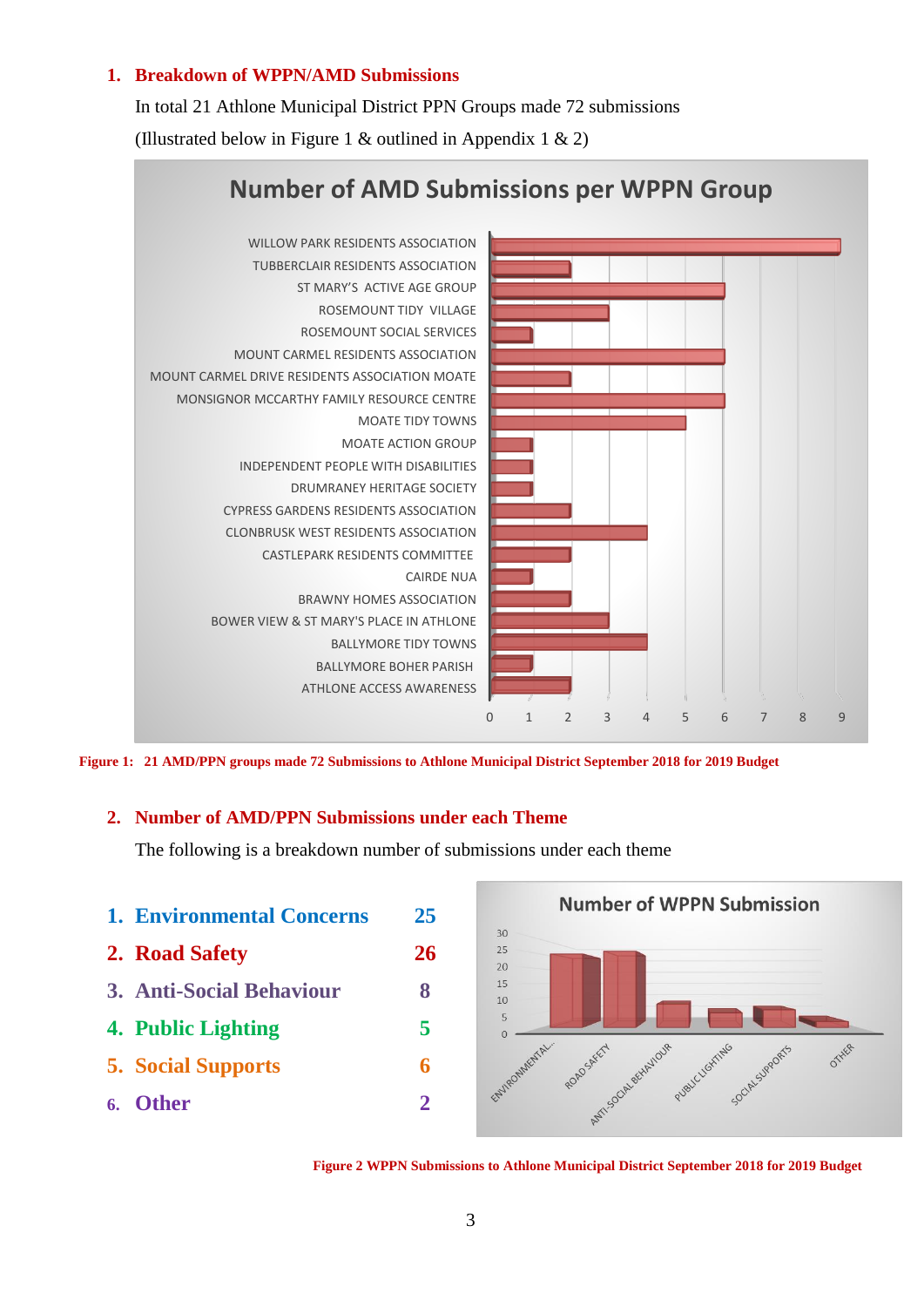#### **3. Meetings**

AMD/PPN delegates attended Athlone Municipal District meetings on behalf of WPPN groups. The AMD/PPN delegates presented the initial submissions document to the Athlone Municipal District members; outlining the submissions, giving and seeking clarification. They further attended meetings in which Athlone Municipal District gave responses to the submissions. The responses to each individual submission are outlined in Appendix 2

It should be noted that at each meeting the AMD/PPN delegates represented the community groups very professionally, with great confidence and passion. Great credit is due to AMD/PPN delegates for their diligence and commitment, without them this process could not have taken place.

It should be equally noted that the AMD/PPN delegates were treated with great courtesy and respect by the Municipal District members; they were listened to and treated with equity. AMD/PPN offers its gratitude to the Athlone Municipal District members and look forward to building upon foundations begun with this second set of submissions.

#### **4. Results**

21 AMD/PPN made 72 Submissions; of these 72 submissions; 5 were not issues pertaining to Westmeath County Council. 49 were acted upon by Athlone Municipal District and 9 delayed due to insufficient funds in budget to complete in 2019; however, may happen when funds are available. 9 were referred to another relevant agency or organisation (shown in Figure 2 below)

#### **Total 67 Relevant Submissions**

- **49 Acted upon/ Completed**
- **9 Delayed due to Budgetary Constraints in 2019**
- **9 Referrals**



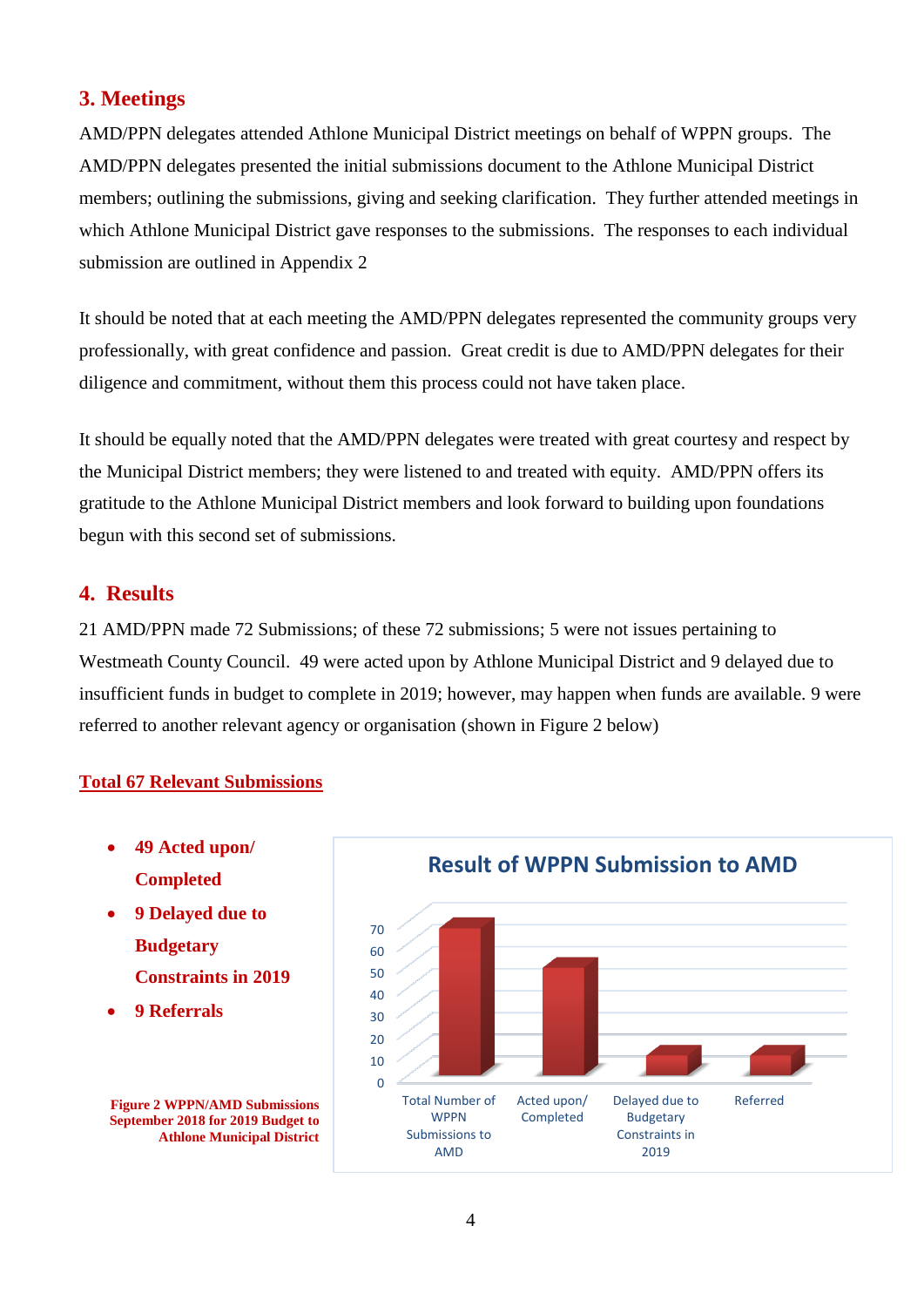## **Appendix 1**

| <b>WPPN Group</b>                                     | <b>Number of</b><br><b>Submissions per</b><br><b>WPPN Group</b> |
|-------------------------------------------------------|-----------------------------------------------------------------|
| <b>Athlone Access Awareness</b>                       | $\overline{2}$                                                  |
| <b>Ballymore Boher Parish</b>                         | 1                                                               |
| <b>Ballymore Tidy Towns</b>                           | 4                                                               |
| <b>Bower View &amp; St Mary's Place in Athlone</b>    | 3                                                               |
| <b>Brawny Homes Association</b>                       | $\overline{2}$                                                  |
| <b>Cairde Nua</b>                                     | 1                                                               |
| <b>Castlepark Residents Committee</b>                 | $\mathcal{P}$                                                   |
| <b>Clonbrusk West Residents Association</b>           | 4                                                               |
| <b>Cypress Gardens Residents Association</b>          | $\overline{2}$                                                  |
| <b>Drumraney Heritage Society</b>                     | 1                                                               |
| <b>Independent People with Disabilities</b>           | $\mathbf{1}$                                                    |
| <b>Moate Action Group</b>                             | 1                                                               |
| <b>Moate Tidy Towns</b>                               | 5                                                               |
| <b>Monsignor McCarthy Family Resource Centre</b>      | 6                                                               |
| <b>Mount Carmel Drive Residents Association Moate</b> | $\overline{2}$                                                  |
| <b>Mount Carmel Residents Association</b>             | 6                                                               |
| <b>Rosemount Social Services</b>                      | $\mathbf{1}$                                                    |
| <b>Rosemount Tidy Village</b>                         | 3                                                               |
| <b>St Mary's Active Age Group</b>                     | 6                                                               |
| <b>Tubberclair Residents Association</b>              | 2                                                               |
| <b>Willow Park Residents Association</b>              | 9                                                               |

### **Appendix 2**

|     | Budget                                  |                                                                                                                                                                                                                                                         |                                                                                       |                                                                                                                            |  |  |  |
|-----|-----------------------------------------|---------------------------------------------------------------------------------------------------------------------------------------------------------------------------------------------------------------------------------------------------------|---------------------------------------------------------------------------------------|----------------------------------------------------------------------------------------------------------------------------|--|--|--|
|     |                                         | <b>1. Environmental Concerns</b>                                                                                                                                                                                                                        |                                                                                       |                                                                                                                            |  |  |  |
|     | <b>Organisation</b>                     | <b>Issue/Concern</b>                                                                                                                                                                                                                                    | <b>Proposed Solution</b>                                                              | <b>Athlone Municipal District</b><br>response                                                                              |  |  |  |
| 1.1 | St Mary's<br><b>Active Age</b><br>Group | Issue of illegal dumping at the<br>following locations                                                                                                                                                                                                  | Measures need to be put in<br>place by the council urgently<br>to tackle this problem | To be addressed as part of<br><b>Athlone Municipal District</b><br>maintenance works. Cllrs.<br>agreed to bring up at SPC. |  |  |  |
|     |                                         | Coosan point,<br>$\bullet$<br>Friary,<br><b>Back of Dunnes Stores,</b><br>$\bullet$<br>River Shannon down at<br>burgess park<br>This is a worrying problem,<br>health and safety issue and<br>very unsightly. It is not a good<br>tourist advertisement |                                                                                       |                                                                                                                            |  |  |  |

# **PPN Submissions to Athlone Municipal District October 2018 for 2019**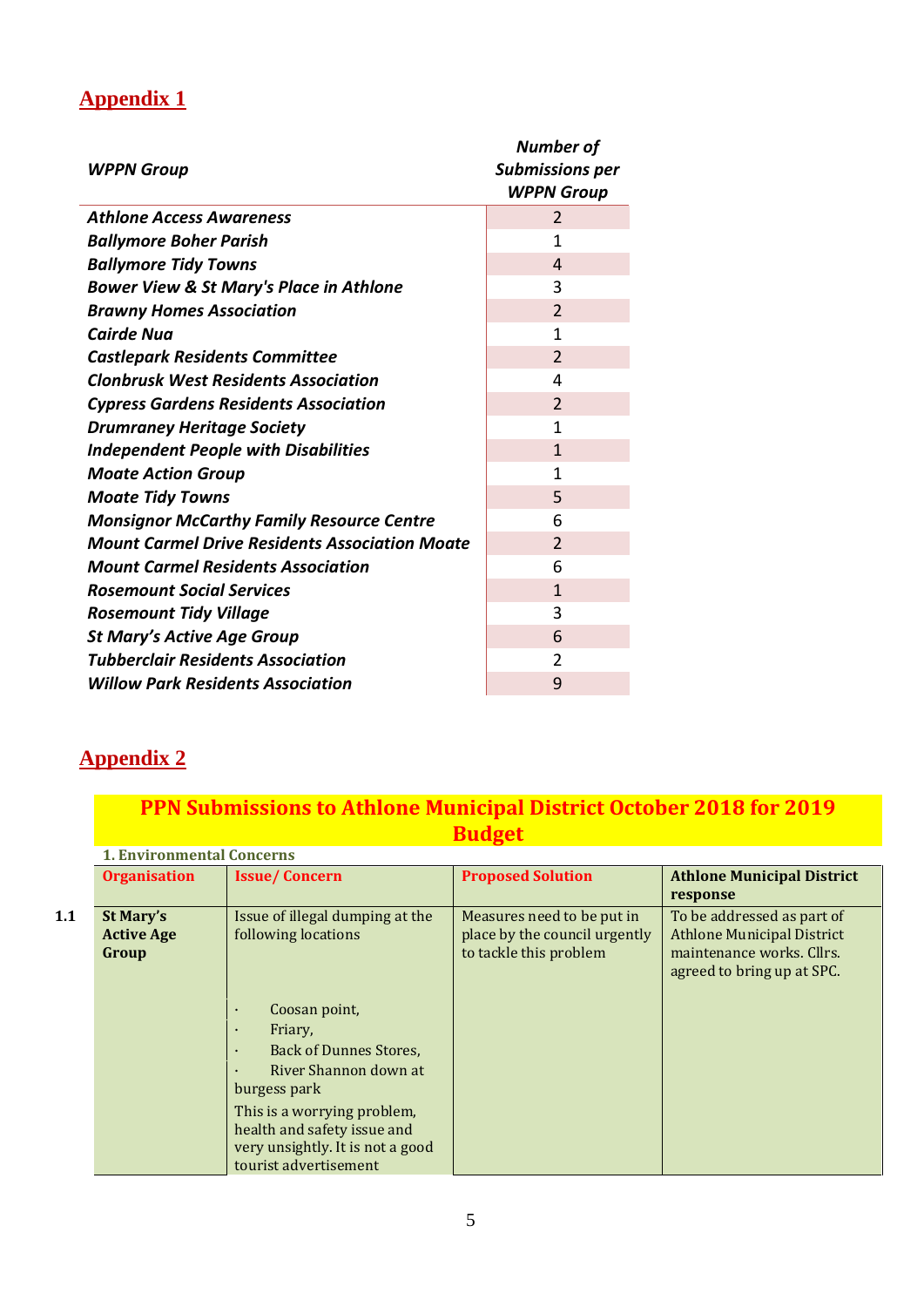| 1.2  | <b>St Mary's</b><br><b>Active Age</b><br>Group                             | Rd going down to the<br><b>Shamrock lodge from Battery</b><br>Bridge is very unsightly with<br>brambles overgrown and grass<br>growing on the rd. Again not a<br>good advertisement for<br>Tourism                                                                                                                                                                                                                                                                                                                                                | Council need to get this area<br>cleaned up as soon as<br>possible                                                                                                        | To be addressed as part of<br><b>Athlone Municipal District</b><br>maintenance works.                                                                                 |
|------|----------------------------------------------------------------------------|---------------------------------------------------------------------------------------------------------------------------------------------------------------------------------------------------------------------------------------------------------------------------------------------------------------------------------------------------------------------------------------------------------------------------------------------------------------------------------------------------------------------------------------------------|---------------------------------------------------------------------------------------------------------------------------------------------------------------------------|-----------------------------------------------------------------------------------------------------------------------------------------------------------------------|
| 1.3  | <b>Cypress</b><br><b>Gardens</b><br><b>Residents</b><br><b>Association</b> | Trees at top of estate                                                                                                                                                                                                                                                                                                                                                                                                                                                                                                                            | Residents want them taken<br>out altogether, especially the<br>ones in front of the front row<br>of houses                                                                | Residents written to and trees<br>were cut during current<br>cutting season.                                                                                          |
| 1.4  | <b>Bower View &amp;</b><br><b>St Mary's Place</b><br>in Athlone            | The level of dumping behind<br>Bower View & St Mary's Place<br>in Athlone has increased. CCTV<br>was placed in this area for a<br>brief period of time. However,<br>this has not stopped the<br>dumping.                                                                                                                                                                                                                                                                                                                                          | 1. Can the council take<br>action here and engage with<br>the residents of the area to<br>review measures which can<br>be put in place to stop the<br>dumping of rubbish? | District Manager has visited<br>the area and has met local<br>residents to discuss solutions.<br>Property owners to be written<br>to and served notices.              |
| 1.5  |                                                                            |                                                                                                                                                                                                                                                                                                                                                                                                                                                                                                                                                   | 2. Can the council clear all<br>the used needles which are<br>scattered across the ground?                                                                                | The Council have done a<br>number of checks here and<br>will remove as necessary. This<br>area to be benefitted in long<br>term by approved Urban<br>Renewal project. |
| 1.6  | <b>Bower View &amp;</b><br><b>St Mary's Place</b><br>in Athlone            | There is also a huge number of<br>used needles which are on the<br>ground at the back of these<br>houses (to the side of the<br>council yard). Some of the<br>homes are being lived in by<br>young families and children<br>can access the back of these<br>homes. This is a hazard on<br>many levels, children<br>attend three different schools<br>in the area and have access to<br>the back of these homes. There<br>is no safety gate to stop anyone<br>from gaining access to the back<br>of the homes at St. Mary's Place<br>& Bower View. | There are also 4-5<br>abandoned homes which are<br>not safe, anyone can access<br>these homes from the back.                                                              | To be reviewed as Part of<br>Derelict Sites process.                                                                                                                  |
| 1.7  | <b>Willow Park</b><br><b>Residents</b><br><b>Association</b>               | Illegal dumping in gardens in<br>the estate whereby over<br>flowing bins, firewood timber,<br>and hazardous materials is<br>causing problems for the estate                                                                                                                                                                                                                                                                                                                                                                                       | Litter warden needs to visit<br>area and issue on the spot<br>fines for people not<br>compliant.                                                                          | Litter Warden visiting area.                                                                                                                                          |
| 1.8  | <b>Mount Carmel</b><br><b>Residents</b><br><b>Association</b>              | Illegal dumping is occurring<br>down beside "Lisnagreer" near<br>the garage. Rats are now an<br>issue because of the rubbish.                                                                                                                                                                                                                                                                                                                                                                                                                     | Litter warden needs to visit<br>area and take any<br>appropriate action that is<br>necessary                                                                              | Litter Warden visiting area.                                                                                                                                          |
| 1.9  | <b>Monsignor</b><br><b>McCarthy</b><br>Family                              | 1. Removal of furniture<br>gathered for bonfire pre-<br>Halloween                                                                                                                                                                                                                                                                                                                                                                                                                                                                                 | 1. Removal of furniture<br>gathered for bonfire pre-<br>Halloween                                                                                                         | This has been completed and<br>prevented a number of fires<br>from occurring.                                                                                         |
| 1.10 | <b>Resource</b><br><b>Centre</b>                                           | 2. Clean up of bonfire within a<br>few days of the 31st October<br>(after Halloweens)                                                                                                                                                                                                                                                                                                                                                                                                                                                             | 2. Clean up of bonfire within<br>a few days of the 31st<br>October (after Halloween)                                                                                      | This was completed within 2<br>days after Halloween.                                                                                                                  |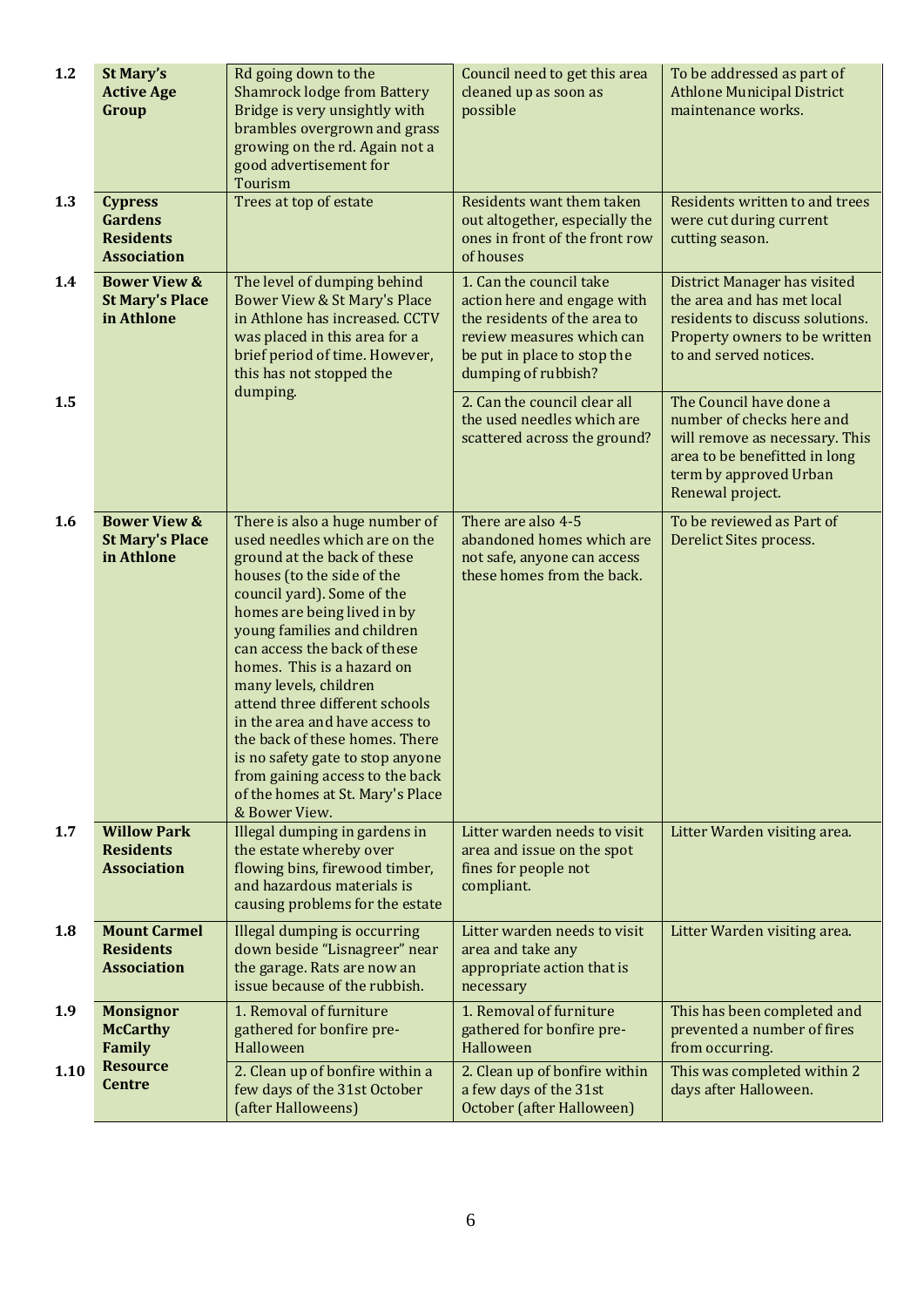| 1.11         | <b>Monsignor</b><br><b>McCarthy</b><br>Family<br><b>Resource</b><br><b>Centre</b>   | Trees from No 1-6 Battery<br>Heights need to be cut.<br>Hanging into house fronts                                                                      | Trees cut/trimmed                                                                                                                                                      | <b>Community Department have</b><br>clarified that all trees<br>requested to be removed.<br>District Engineer requests that<br>reason for request to be<br>clarified before any works<br>undertaken. Issue referred to<br><b>Community Department.</b>                                                                                                                                                                                                                                                                                                              |
|--------------|-------------------------------------------------------------------------------------|--------------------------------------------------------------------------------------------------------------------------------------------------------|------------------------------------------------------------------------------------------------------------------------------------------------------------------------|---------------------------------------------------------------------------------------------------------------------------------------------------------------------------------------------------------------------------------------------------------------------------------------------------------------------------------------------------------------------------------------------------------------------------------------------------------------------------------------------------------------------------------------------------------------------|
| 1.12<br>1.13 | <b>Monsignor</b><br><b>McCarthy</b><br>Family<br><b>Resource</b><br><b>Centre</b>   | Water Tower & roads to the<br>rear of houses, dug up & have<br>left the estate unsightly                                                               | 1. Council/Irish Water issue<br>2. Resurface road                                                                                                                      | <b>Referred to Irish Water</b><br><b>Referred to Irish Water</b>                                                                                                                                                                                                                                                                                                                                                                                                                                                                                                    |
| 1.14         | <b>Monsignor</b><br><b>McCarthy</b><br>Family<br><b>Resource</b><br><b>Centre</b>   | Dumping from residents onto<br>public areas within the estate                                                                                          | Council develop a policy &<br>structure aligned with<br>Tenants Handbook, that<br>holds tenants accountable &<br>penalty added onto their<br>rent & deducted at source | Illegal dumping is an issue to<br>be pursued and prosecuted if<br>necessary, under Litter<br>Management and<br>Environmental Legislation.<br><b>Housing Department can</b><br>under estate management<br>meet with residents'<br>groupings and remind<br>residents of their<br>responsibilities in regard to<br>upkeep of their area. Should a<br>Council tenant have<br>convictions for serial litter<br>offences then consideration<br>can be given under anti-social<br>behaviour (ASB) provisions of<br>the Housing legislation to take<br>action against them. |
| 1.15         | <b>Clonbrusk West</b><br>Residents<br>Association                                   | Street sweeper truck cannot do<br>areas where cars are parked                                                                                          | Notify residents before truck<br>calls so that cars can be<br>removed or have cleaning<br>done on scheduled days                                                       | While the County Council are<br>not in a position to notify<br>residents in advance of each<br>sweep due to operational<br>difficulties it will endeavour to<br>facilitate any particular<br>requests where possible.                                                                                                                                                                                                                                                                                                                                               |
| 1.16         | <b>Moate Tidy</b><br><b>Towns</b>                                                   | Large tree requires to be taken<br>removed from St Patrick's Tce.<br>Damage to cars in last storm<br>19/09/18                                          | Tree cut down                                                                                                                                                          | Written agreement needed<br>from all residents with<br>reasons for removal of trees<br>outlined.                                                                                                                                                                                                                                                                                                                                                                                                                                                                    |
| 1.17         | <b>Moate Tidy</b><br><b>Towns</b>                                                   | Large tree in the harbour area<br>to be removed due to rotten<br>base and going to fall (lower<br>main street)                                         | Cut tree down                                                                                                                                                          | This tree is on private land.                                                                                                                                                                                                                                                                                                                                                                                                                                                                                                                                       |
| 1.18         | <b>Mount Carmel</b><br><b>Drive Residents</b><br><b>Association</b><br><b>Moate</b> | 1. Houses from 33-38; at back<br>of these houses there is a 10 ft<br>drop                                                                              | 1. Wall bordering Ard<br><b>Grainne &amp; Mount Carmel</b><br>needs to be repaired or<br>fenced                                                                        | Site visit carried out and<br>works completed.                                                                                                                                                                                                                                                                                                                                                                                                                                                                                                                      |
| 1.19         |                                                                                     | 2. Between Ard Grainne & Mt<br>Carmel drive there are tree<br>breaking down private fences.<br>Tree would need to be cut<br>down as major safety issue | 2. Trees need to be removed<br>and re-fenced                                                                                                                           | assessment to be done by<br>District Office to see what is<br>required bearing in mind 10ft<br>drop at location.                                                                                                                                                                                                                                                                                                                                                                                                                                                    |
| 1.20         | <b>Brawny Homes</b><br><b>Association</b>                                           | 1. Perimeter fencing adjacent<br>to Brawny Square to include<br>Lighting                                                                               | 1. Erect permanent<br>perimeter fencing.                                                                                                                               | Subject to long term plans and<br>budget allocation                                                                                                                                                                                                                                                                                                                                                                                                                                                                                                                 |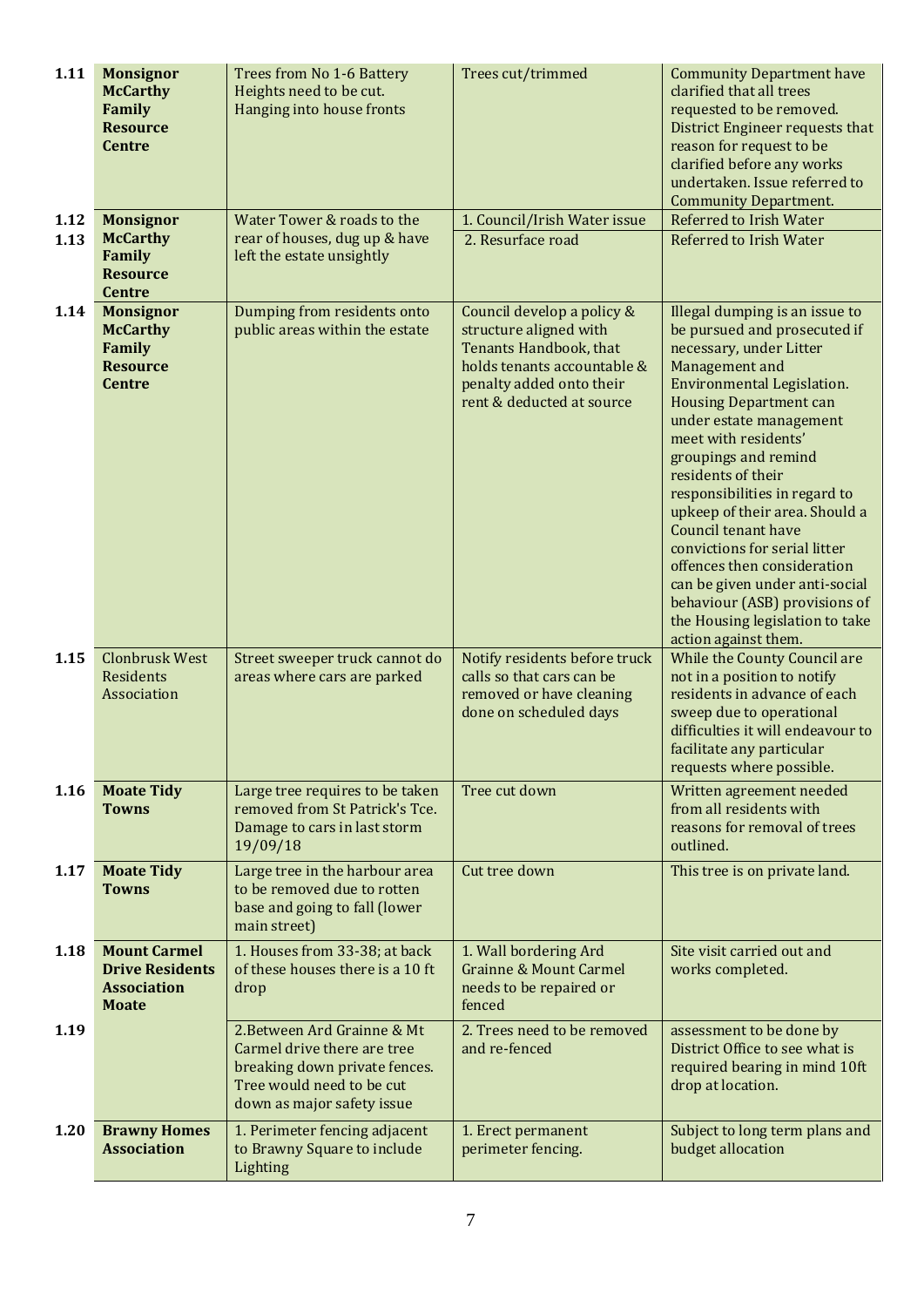| 1.21 |                                                           | 2. Lighting on perimeter fence                                                                                                                                                                                                                                                                                                                                                        | 2. Lighting.                                                                                                                                                                                                                 | No budget available for such<br>works                                         |
|------|-----------------------------------------------------------|---------------------------------------------------------------------------------------------------------------------------------------------------------------------------------------------------------------------------------------------------------------------------------------------------------------------------------------------------------------------------------------|------------------------------------------------------------------------------------------------------------------------------------------------------------------------------------------------------------------------------|-------------------------------------------------------------------------------|
| 1.22 | <b>Castlepark</b><br><b>Residents</b><br><b>Committee</b> | 1) The field is a parcel of Local<br>Authority owned land adjacent<br>to 30 Castlepark, (Images<br>submitted). It has grown wild -<br>surface is very uneven, has<br>deep depressions and is very<br>overgrown so the residents<br>cannot do anything with it.<br>Currently it is just a piece of<br>waste ground - though it has<br>the potential to be an amenity<br>for residents. | 1. If it was leveled, given<br>proper soil and sown with<br>grass i.e. turned into a<br>proper green area,<br><b>Castlepark Residents</b><br>Committee might able to<br>mow it, having acquired a<br>ride on mower recently. | <b>Referred to Mullingar District</b><br>as in their area                     |
| 1.23 | <b>Castlepark</b><br><b>Residents</b><br><b>Committee</b> | 2) Fencing referred to in the<br>submission is located around<br>the parcel of ground described<br>above and is in a very poor<br>state of repair. It has collapsed<br>in some sections and has<br>unattached protruding pieces<br>of wire along its length.                                                                                                                          | 2. Repair or replace fence                                                                                                                                                                                                   | <b>Referred to Mullingar District</b><br>as in their area                     |
| 1.24 | <b>Moate Tidy</b><br><b>Towns</b>                         | 1. Tree in St Patrick's Green<br>was damaged by storm and<br>some cars were damaged. One<br>side the branches are cut away<br>from the ESB lines.                                                                                                                                                                                                                                     | Residents would like tree to<br>be removed.                                                                                                                                                                                  | Written agreement is needed<br>from all residents and reasons<br>for removal. |
| 1.25 |                                                           | 2. Tree at the Harbour Area in<br>Lower Main street is causing<br>issues for business's in the area<br>as cars are covered in bird<br>dropping. Also this tree is<br>rotten at the base and will fall<br>and cause damage to the new<br>wall and railings in the area<br>when they go up.                                                                                             | Please can the tree be<br>removed                                                                                                                                                                                            | This tree is on private land.                                                 |

#### **2. Road Safety**

| <b>Organisation</b>     | <b>Issue/Concern</b>           | <b>Proposed Solution</b>                               |                                 |
|-------------------------|--------------------------------|--------------------------------------------------------|---------------------------------|
| St Mary's               | Speed RAMP opposite the train  | Can the council arrange for                            | These ramps are within          |
| <b>Active Age</b>       | station and on St Mels terrace | these speed ramps to be                                | standard required for such      |
| Group                   | rd too high, cars are being    | lowered                                                | ramps.                          |
|                         |                                |                                                        |                                 |
|                         | have been injured              |                                                        |                                 |
| <b>St Mary's Active</b> | Slip rd at Loughandunning      | 1. Fill Pot Holes                                      | Completed by Athlone            |
| <b>Age Group</b>        |                                |                                                        | Municipal District.             |
|                         | business has                   |                                                        |                                 |
|                         | (1) 2 pot holes and the        |                                                        |                                 |
|                         | (2) floods in the winter       | 2. Stop flooding                                       | This will be reviewed by        |
|                         |                                |                                                        | Athlone Municipal District on   |
|                         |                                |                                                        | receipt of further details.     |
| <b>St Mary's Active</b> | Northgate streets needs to be  | Council to organise for this                           | This is included in the current |
| <b>Age Group</b>        | resurfaced                     | to be carried out                                      | Multi annual Roads work         |
|                         |                                |                                                        | programme and is scheduled      |
|                         |                                |                                                        | for 2019.                       |
|                         |                                | damaged and some cyclists<br>behind Reddingtons carpet |                                 |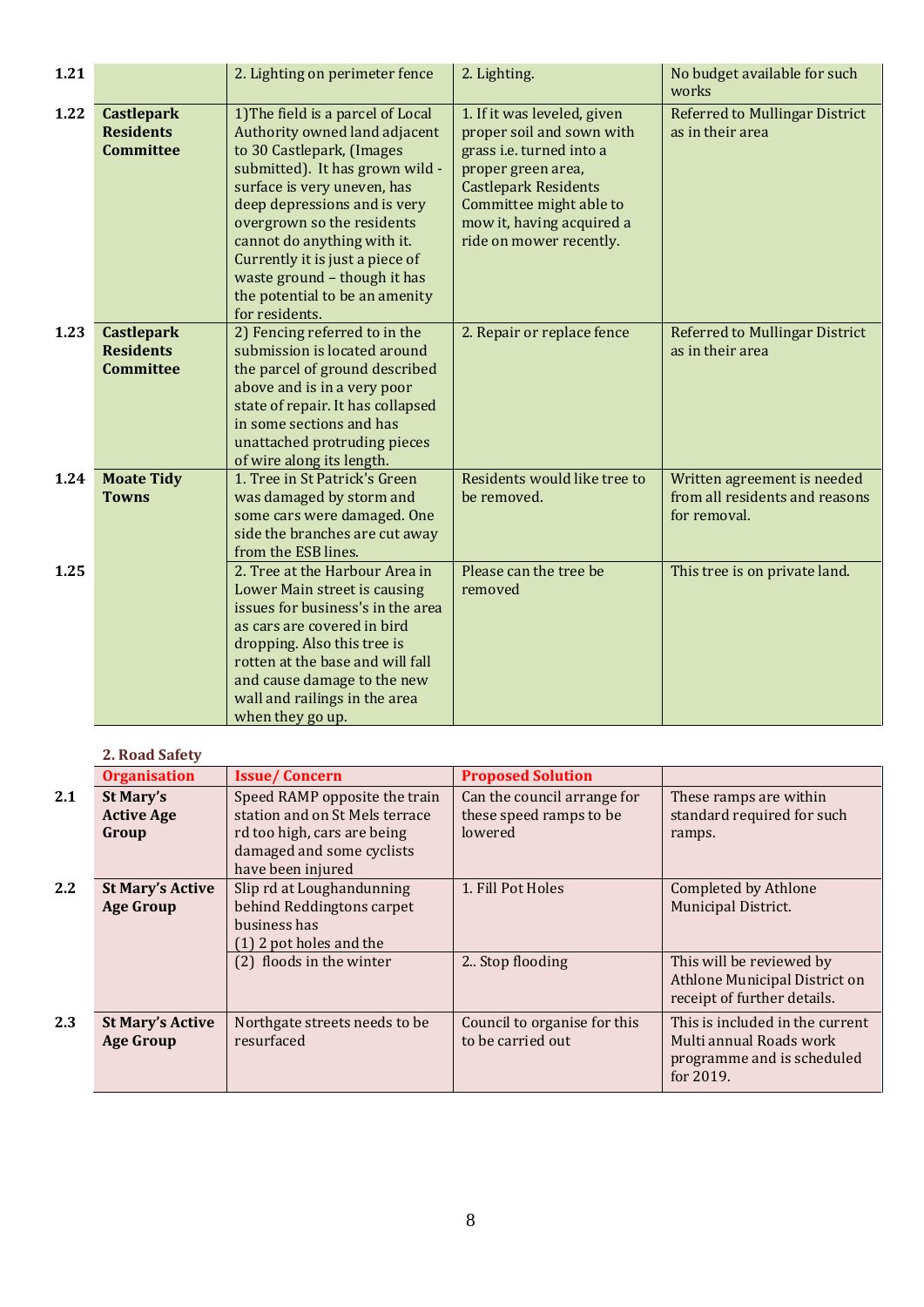| 2.4        | <b>St Mary's Active</b><br><b>Age Group</b>                                | Kerbs at Footpath Needs<br>checking all the way down the<br>footpath. This has been put<br>down more times on forms, but<br>nothing has ever been done<br>about it                                                     | WCC Fix and make good                                                                                                                                                                                          | Specific locations are required<br>and then works can be<br>considered in the context of<br>the 2019 budget provision. |
|------------|----------------------------------------------------------------------------|------------------------------------------------------------------------------------------------------------------------------------------------------------------------------------------------------------------------|----------------------------------------------------------------------------------------------------------------------------------------------------------------------------------------------------------------|------------------------------------------------------------------------------------------------------------------------|
| 2.5        | <b>Cypress</b><br><b>Gardens</b><br><b>Residents</b><br><b>Association</b> | Pothole One approx. 50yds<br>from seat                                                                                                                                                                                 | WCC Fill it in                                                                                                                                                                                                 | This has been completed.                                                                                               |
| 2.6<br>2.7 | <b>Tubberclair</b><br><b>Residents</b><br><b>Association</b>               | Narrow road No 5465 at one<br>section its only 12ft wide; at<br>which point traffic has to use<br>the footpath                                                                                                         | 1.<br>Widen existing road at<br>narrow section<br>New footpath needed<br>2.                                                                                                                                    | Residents association need to<br>apply for CIS scheme for<br>funding.                                                  |
| 2.8        |                                                                            |                                                                                                                                                                                                                        | Unfinished works on<br>3.<br>N55 at junction with 5465                                                                                                                                                         |                                                                                                                        |
| 2.9        | <b>Willow Park</b><br><b>Residents</b><br><b>Association</b>               | Meadowbrook estate east side<br>needs to be tarmaced and at<br>College rd                                                                                                                                              | Council to include this work<br>in budget                                                                                                                                                                      | This has not been prioritized<br>for 2019 but can be<br>considered under the 2020<br>programme.                        |
| 2.10       | <b>Tubberclair</b><br><b>Residents</b><br><b>Association</b>               | Drainage from 'Bella Vista',<br>Tubberclair to Tubberclair<br>church No: 5465                                                                                                                                          | Clean existing boxes provide<br>removable lids and clean<br>existing 6in pipes. Note:<br>Have to sandbag house<br>during heavy rain. First<br>reported 2012; boxes not<br>cleaned since built 70 years<br>ago. | Was cleaned last year by<br>Municipal District and will be<br>again this year.                                         |
| 2.11       | <b>Willow Park</b><br><b>Residents</b><br><b>Association</b>               | Footpaths throughout the<br>estate are in a deplorable state<br>and need to be mended                                                                                                                                  | Council to include fixing<br>footpaths in Willow Park in<br>budget. Prioritised in<br>budget                                                                                                                   | Subject to Budget and<br>Members' annual priorities.                                                                   |
| 2.12       | <b>Mount Carmel</b><br><b>Residents</b><br><b>Association</b>              | Cars speeding in and out of the<br>estate which is dangerous and<br>needs to be addressed                                                                                                                              | Traffic calming measures are<br>required such as speed<br>ramps, speed control signs-<br>yield sign/Children at Play<br>signs. RA requesting<br>engineer to visit estate to<br>assess what's required          | Not prioritized for 2019 but<br>can be considered under the<br>2020 programme                                          |
| 2.13       | <b>Mount Carmel</b><br><b>Residents</b><br><b>Association</b>              | No adequate Road markings in<br>the estate : i.e. white lines and<br>no yield sign                                                                                                                                     | Engineer needs to visit and<br>proper road markings put in                                                                                                                                                     | Necessary works carried out.                                                                                           |
| 2.14       | <b>Ballymore Tidy</b><br><b>Towns</b>                                      | Footpath to village on Athlone<br>Road                                                                                                                                                                                 | Extend the village footpath<br>to the 'Village Inn' on the<br>Athlone side of Ballymore                                                                                                                        | May be applied for through<br>CIS Scheme.                                                                              |
| 2.15       | <b>Athlone Access</b><br><b>Awareness</b><br>& Willow Park                 | 1) Absence of footpath for 50<br>meters between Athlone<br>Primary Care Centre and                                                                                                                                     | Continuous footpath<br>a)<br>along this stretch of<br>roadway and                                                                                                                                              | Will be completed as part of<br>HSE Development planned.                                                               |
| 2.16       | <b>Residents</b><br><b>Association</b>                                     | roundabout at Arcadia Retail<br>Centre, on the North side of the<br>road across from Ashdale<br>estate, resulting in wheelchair<br>users travelling on roadway<br>where they are at risk of<br>collision with traffic. | Zebra Crossing on<br>b)<br>north branch of roundabout.                                                                                                                                                         | Will be completed as part of<br>HSE Development planned.                                                               |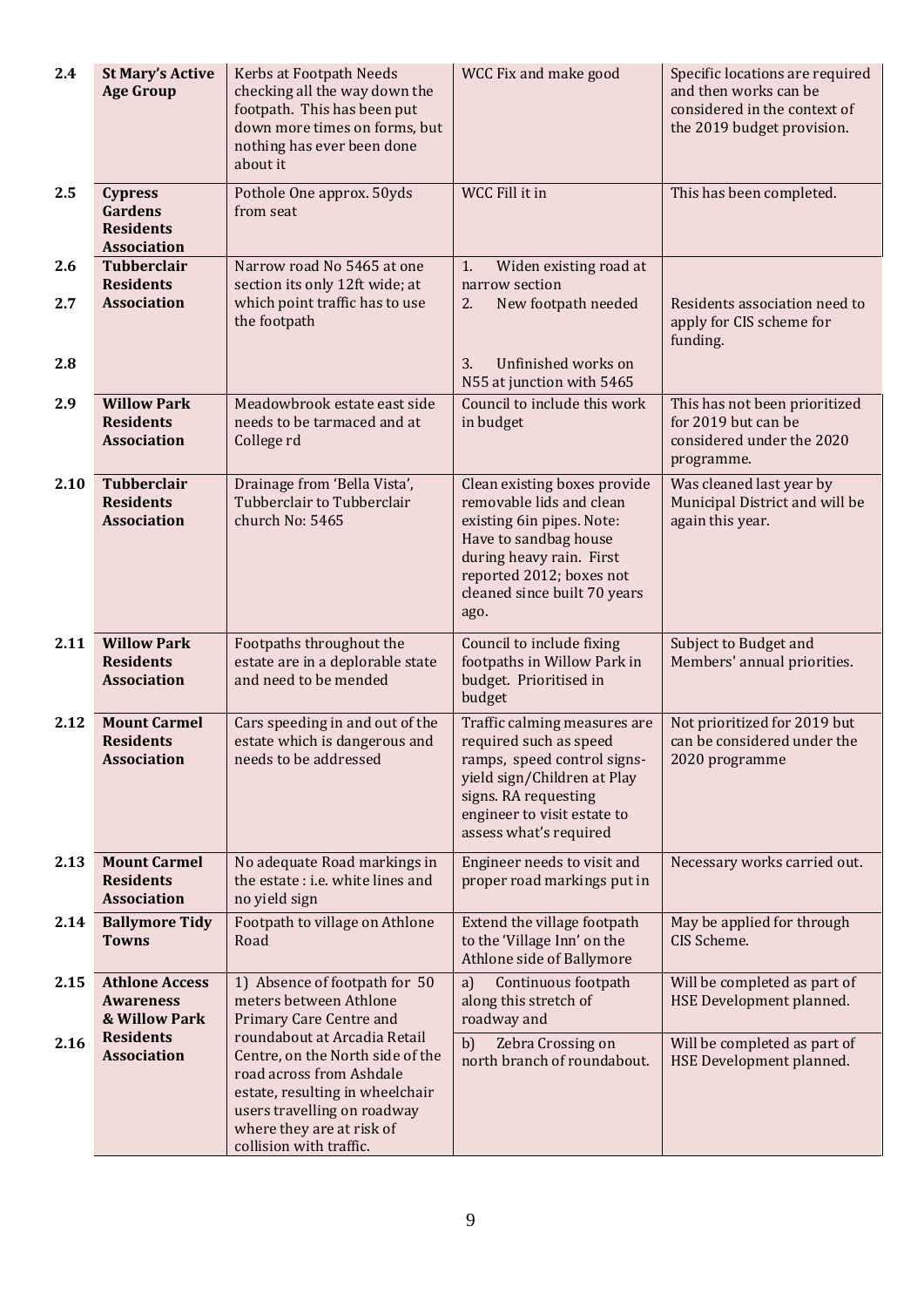| 2.17 | <b>Clonbrusk West</b><br><b>Residents</b><br><b>Association</b>                     | Speeding through the estate,<br>especially down the hill                                                                                                                                                                                                                                                                                                 | Install raised junction at top<br>of the hill at ESB mast                                                                                           | Not prioritized for 2019.                                                                                                                                                                                                                                          |
|------|-------------------------------------------------------------------------------------|----------------------------------------------------------------------------------------------------------------------------------------------------------------------------------------------------------------------------------------------------------------------------------------------------------------------------------------------------------|-----------------------------------------------------------------------------------------------------------------------------------------------------|--------------------------------------------------------------------------------------------------------------------------------------------------------------------------------------------------------------------------------------------------------------------|
| 2.18 | <b>Clonbrusk West</b><br><b>Residents</b><br><b>Association</b>                     | Access from the estate on to<br>Coosan Road obscured by ESB<br>pole and private hedge. Cars                                                                                                                                                                                                                                                              | 1. Remove ESB pole and                                                                                                                              | PPN may contact ESB directly.<br>Council not in a position to do<br>SO.                                                                                                                                                                                            |
| 2.19 |                                                                                     | exiting the estate have to cross<br>the stop line to see down the<br>road.                                                                                                                                                                                                                                                                               | 2. cut hedge                                                                                                                                        | Landowners responsibility to<br>cut the hedge. If the hedge is<br>not cut WCC will issue Notice.                                                                                                                                                                   |
| 2.20 | <b>Clonbrusk West</b><br><b>Residents</b><br><b>Association</b>                     | Grass verge badly needs<br>reinstating following<br>replacement of water mains by<br><b>Irish Water</b>                                                                                                                                                                                                                                                  | Reseed or returf grass<br>verges                                                                                                                    | Referred to Irish Water                                                                                                                                                                                                                                            |
| 2.21 | Rosemount<br><b>Tidy Village</b>                                                    | Footpath needed on Moate<br>Road                                                                                                                                                                                                                                                                                                                         | Put in footpath                                                                                                                                     | Community can apply through<br>CIS funding scheme.                                                                                                                                                                                                                 |
| 2.22 | <b>Rosemount</b><br><b>Social Services</b>                                          | Road repairs in line with list<br>which will be supplied to<br>Damien Grennan (WCC<br>Engineer) on 28/09/18                                                                                                                                                                                                                                              | List to be included in 2018<br>estimates Action or Repair,<br>upgrade of roads per list<br>supplied to WCC 28/09/18                                 | Part of the 3-year programme<br>for resurfacing.                                                                                                                                                                                                                   |
| 2.23 | <b>Drumraney</b><br>Heritage<br><b>Society</b>                                      | Verges and hedges in bad state<br>at road junctions in<br>Drumraney, including main<br>road R390 in order to improve<br>visibility                                                                                                                                                                                                                       | Cutting back of hedges and<br>mowing of verges                                                                                                      | Landowners responsibility.                                                                                                                                                                                                                                         |
| 2.24 | Independent<br>People with<br><b>Disabilities</b>                                   | 1. We would like to request a<br>Disabled Parking Bay to be<br>installed across the road from<br>Brett's chemist on Connaught<br>Street as currently the disabled<br>parking bay is below the car<br>park on that street.                                                                                                                                | 1. Install Disabled Parking<br>bay at Brett's Chemist in<br><b>Connaught Street</b>                                                                 | Space will be marked at top of<br>Connaught Gardens when<br>resurfacing completed in<br>2019.                                                                                                                                                                      |
| 2.25 |                                                                                     | 2. We would like to request<br>that new Disabled Parking<br>facilities be installed outside<br><b>Department of Social</b><br>Protection on Grace Road and<br>that the footpath outside the<br>premises be dished to allow<br>ease of access for people in<br>wheelchairs going to do their<br>business in the Department of<br><b>Social Protection</b> | 2. Install parking bay outside<br><b>Department of Social</b><br>Protection on Grace Road<br>and 'dish' footpath                                    | Municipal District write to the<br>DSP and advise them that the<br>issue has been raised by the<br>PPN and request that access is<br>given to the disabled spaces in<br>the carpark for customers<br>who have a disability and wish<br>to access the DSP building. |
| 2.26 |                                                                                     | 3. We would like to request<br>that the footpath in John Paul<br>Park be finished off as it is not<br>safe for residents who live in<br>the bungalows in the corner                                                                                                                                                                                      | Finish footpath in John Paul<br>Park                                                                                                                | Not prioritized for 2019.                                                                                                                                                                                                                                          |
|      | <b>3. Anti Social Behaviour</b>                                                     |                                                                                                                                                                                                                                                                                                                                                          |                                                                                                                                                     |                                                                                                                                                                                                                                                                    |
| 3.1  | <b>Organisation</b><br><b>Willow Park</b><br><b>Residents</b><br><b>Association</b> | <b>Issue/Concern</b><br>LA tenants engaging in anti-<br>social behaviour such as drug<br>dealing, fighting, loitering etc                                                                                                                                                                                                                                | <b>Proposed Solution</b><br>The council should impose<br>sanctions on tenants that are<br>not adhering to the rules in<br>the tenant's handbook and | The Council takes seriously its<br>role regarding anti-social<br>behaviour and will where<br>necessary, take appropriate                                                                                                                                           |
|      |                                                                                     |                                                                                                                                                                                                                                                                                                                                                          | evict people if necessary                                                                                                                           | action. All issues mentioned in<br>the request should in the first<br>instance be referred to the<br>civil authorities. Where<br>convictions are secured<br>against tenants, the Council                                                                           |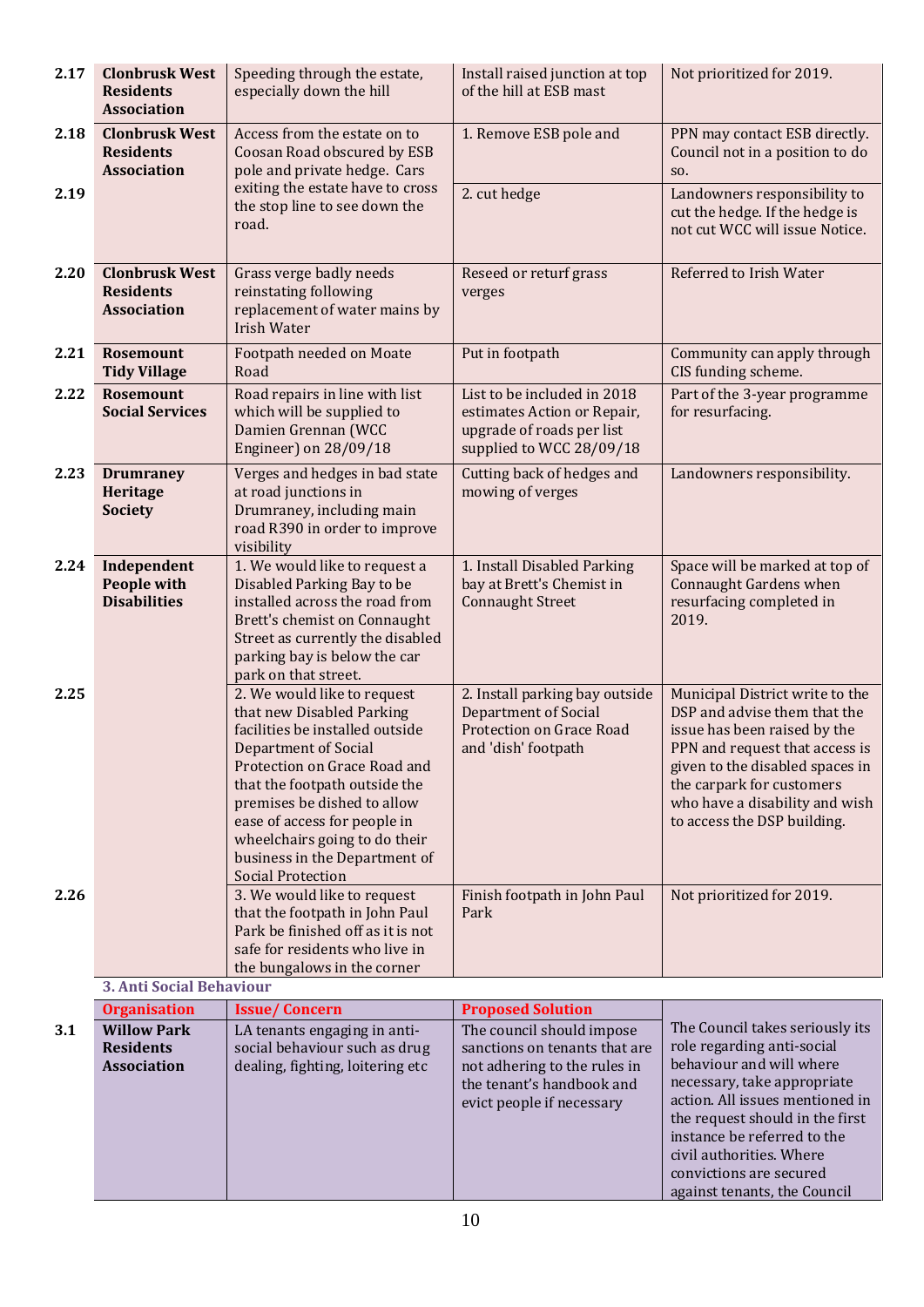|     |                                                                                   |                                                                                                                                                                                                  |                                                                                                                                                                                                                                                                                                                                                                                                                           | can then take action under the<br>Anti-Social Behaviour<br>provisions of the Housing<br>legislation.Complaints of ASB<br>made to the Housing<br>Department will be<br>investigated.                                                                                                                                                                                                                                                                                                                           |
|-----|-----------------------------------------------------------------------------------|--------------------------------------------------------------------------------------------------------------------------------------------------------------------------------------------------|---------------------------------------------------------------------------------------------------------------------------------------------------------------------------------------------------------------------------------------------------------------------------------------------------------------------------------------------------------------------------------------------------------------------------|---------------------------------------------------------------------------------------------------------------------------------------------------------------------------------------------------------------------------------------------------------------------------------------------------------------------------------------------------------------------------------------------------------------------------------------------------------------------------------------------------------------|
| 3.2 | <b>Willow Park</b><br><b>Residents</b><br><b>Association</b>                      | Roaming dogs which are un<br>leashed in the estate is a huge<br>cause for concern, especially<br>dogs that are in the dangerous<br>dogs regulation category, i.e.<br>pit-bull in Thornbury drive | Such animals should be<br>immediately removed from<br>the estate by the dog warden<br>and a reclaim fee of 250.00<br>to claim back the dog                                                                                                                                                                                                                                                                                | Referred to Dog Warden for<br>Site visit. If residents have<br>specific times and locations<br>for these occurrences they<br>should contact the County<br>Council Dog Warden service<br>with details. Issue of more<br>time in Athlone for dog<br>warden to be reviewed.<br>Possibility of Sharing Warden<br>with Roscommon Co Co.<br>discussed at January PPN<br>meeting                                                                                                                                     |
| 3.3 | <b>Willow Park</b><br><b>Residents</b><br><b>Association</b>                      | Sulky racing practices are<br>taking place in the estate and<br>this is unacceptable as it is a<br>health and safety issue                                                                       | Policy of Automatic<br>confiscation of horse and<br>cart should be imposed for<br>offenders. Policy of<br>Automatic confiscation of<br>horse and cart should be<br>imposed for offenders.                                                                                                                                                                                                                                 | Sulky racing an unregulated<br>activity. Regulation would be a<br>matter for the Department of<br>Agriculture under the Animal<br>Health and Welfare Act 2013.<br>In the meantime, the issues is<br>a matter for the Garda under<br>the Road Traffic Acts. All<br>occurrences should be<br>referred to Gardai.                                                                                                                                                                                                |
| 3.4 | <b>Mount Carmel</b><br><b>Residents</b><br><b>Association</b>                     | Anti Social Behaviour is an<br>ongoing issue in the estate                                                                                                                                       | WCC housing section need to<br>organise a meeting for all LA<br>tenants and provide training<br>with regard to the tenant's<br>handbook and the rules in<br>this handbook need to be<br>enforced. RA have already<br>met with Gardai in relation<br>to matters but feel WCC have<br>a huge role to play to help<br>assist with this issue-<br>Carmelite centre can be used<br>for any meetings-just needs<br>to be booked | Training is provided to all new<br>tenants allocated tenancy of a<br>Council house and they are<br>also provided with copy of the<br>Tenant's handbook and their<br>tenancy agreement which<br>outlines in detail, their<br>responsibilities in regard to<br>their tenancy. The Council will<br>consider running refresher<br>training, but cannot force<br>tenants to attend and<br>invariably, the target audience<br>for attendance at the training<br>don't attend. Tenancy<br>handbook to be circulated. |
| 3.5 | <b>Ballymore Tidy</b><br><b>Towns</b>                                             | Damaged Tourist Information<br>Sign                                                                                                                                                              | Replace damaged tourist<br>info in the village                                                                                                                                                                                                                                                                                                                                                                            | This will be included in the<br>audit of Tourism signage in<br>the County.                                                                                                                                                                                                                                                                                                                                                                                                                                    |
| 3.6 | <b>Mount Carmel</b><br><b>Residents</b><br><b>Association</b>                     | Dog fouling is a huge issue in<br>green areas and so are insect<br>nests. Children cannot play<br>safely as they get covered in<br>dog dirt                                                      | Dog Fouling initiative to be<br>rolled out in estate. Would<br>be great if environmental<br>section responsible for this<br>could meet with RA to<br>explain and support RA to<br>sign up to this initiative.                                                                                                                                                                                                             | This will be referred to<br><b>Environment Department for</b><br>support.                                                                                                                                                                                                                                                                                                                                                                                                                                     |
| 3.7 | <b>Monsignor</b><br><b>McCarthy</b><br>Family<br><b>Resource</b><br><b>Centre</b> | Drug Trafficking within estate<br>**New Tenants                                                                                                                                                  | Council consider stricter<br>screening & closer<br>communication with Gardai<br>when allocating houses                                                                                                                                                                                                                                                                                                                    | As a matter of course, Garda<br>checks are carried out on all<br>applicants prior to offer of<br>tenancy.                                                                                                                                                                                                                                                                                                                                                                                                     |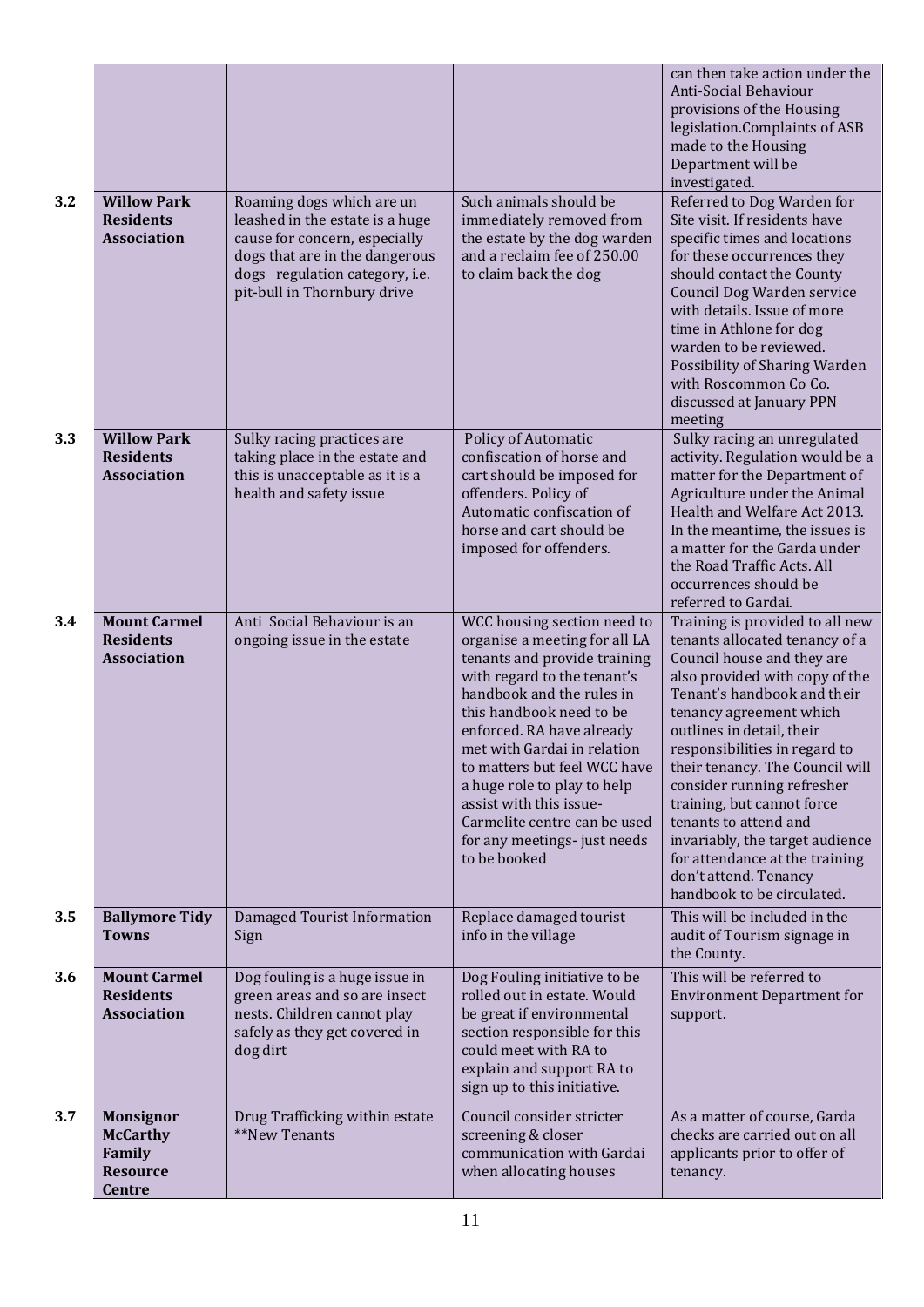| 3.8 | <b>Willow Park</b><br><b>Residents</b><br><b>Association</b> | CCTV System to discourage<br>anti-social behaviour and also<br>to catch those involved | Install CCTV or<br>mobile/roaming CCTV | County Council cannot<br>provide this. For<br>Environmental use only.<br>Residents could consider<br>application under |
|-----|--------------------------------------------------------------|----------------------------------------------------------------------------------------|----------------------------------------|------------------------------------------------------------------------------------------------------------------------|
|     |                                                              |                                                                                        |                                        | Community/Garda scheme.                                                                                                |

#### **4. Public Lighting**

| 4.10 | <b>Ballymore</b>                        | <b>Lighting at Boher</b>                                                                      | In stall 2 lights at church &                                                                    | Clar funding applied for                                       |
|------|-----------------------------------------|-----------------------------------------------------------------------------------------------|--------------------------------------------------------------------------------------------------|----------------------------------------------------------------|
|      | <b>Boher Parish</b>                     | <b>Church/Community centre</b>                                                                | community centre                                                                                 |                                                                |
| 4.20 | <b>Ballymore Tidy</b><br><b>Towns</b>   | <b>Streetlight at low Street</b><br>Ballymore                                                 | Install a streetlight<br>approaching the village<br>limits on the Mullingar side<br>of Ballymore | Clar funding applied for                                       |
| 4.30 | <b>Moate Tidy</b><br><b>Towns</b>       | Lighting to be replaced/bulb<br>outside Don's Bar Lower main<br>street, Moate                 | Replace light/Bulb                                                                               | Completed 5/12/18                                              |
| 4.40 | <b>Rosemount</b><br><b>Tidy Village</b> | New lanterns for the Village.<br>Lantern needed with wires<br>underground (no poles)          | New lantern with<br>underground cabling                                                          | Clar funding applied for                                       |
| 4.50 | <b>Moate Tidy</b><br><b>Towns</b>       | Street light number 40 not working on Lower Main street as<br>you drive up to Castle Flowers. |                                                                                                  | New Lantern Installed<br>$5/12/18$ . Same lantern as<br>above. |

#### **5. Social Supports**

| 5.1 | <b>Mount Carmel</b><br><b>Residents</b><br><b>Association</b>                                        | No play area for younger<br>children and no activities for<br>teenagers                                                                                      | RA are hopeful of WCC<br>support with regard to any<br>funding applications<br>submitted in respect of<br>recreational facilities in the<br>area | The most effective mechanism<br>for provision of community<br>playgrounds at present is<br>under the LEADER<br>programme. The funding<br>model for provision or<br>upgrading of playgrounds is<br>for LEADER to provide 75%,<br>WCC 20%, and the local<br>community 5%. The local<br>community group should<br>contact Westmeath<br><b>Community Development at</b><br>an early date in order to<br>advance this project. Already<br>in place |
|-----|------------------------------------------------------------------------------------------------------|--------------------------------------------------------------------------------------------------------------------------------------------------------------|--------------------------------------------------------------------------------------------------------------------------------------------------|-----------------------------------------------------------------------------------------------------------------------------------------------------------------------------------------------------------------------------------------------------------------------------------------------------------------------------------------------------------------------------------------------------------------------------------------------|
| 5.2 | <b>Ballymore Tidy</b><br><b>Towns</b>                                                                | Damage to bridge over stream<br>on trail to football pitch                                                                                                   | Carry out repairs to wooden<br>bridge                                                                                                            | <b>Private Property. Athlone</b><br><b>Municipal District cannot</b><br>complete these works.                                                                                                                                                                                                                                                                                                                                                 |
| 5.3 | <b>Athlone Access</b><br><b>Awareness</b><br>& Willow Park<br><b>Residents</b><br><b>Association</b> | 2) Difficulty for people with<br>respiratory difficulties<br>ascending hill at John<br><b>Broderick Street beside Dunnes</b><br>Stores without a rest point. | Seating e.g. park bench style<br>seat on John Broderick<br>street.                                                                               | Not prioritized in 2019 but<br>can be considered under the<br>2020 programme.                                                                                                                                                                                                                                                                                                                                                                 |
| 5.4 | <b>Rosemount</b><br><b>Development</b><br><b>Association</b>                                         | Rosemount has no shop or<br>community hub                                                                                                                    | Village needs a Community<br>Shop/Hub/Enterprise                                                                                                 | This action has been referred<br>to Westmeath Community<br>Development for follow up<br>through their SICAP Social<br>Enterprise action. Westmeath<br><b>Community Development</b><br>have committed to working<br>with the community to further<br>this action as agreed by all<br>parties.                                                                                                                                                  |